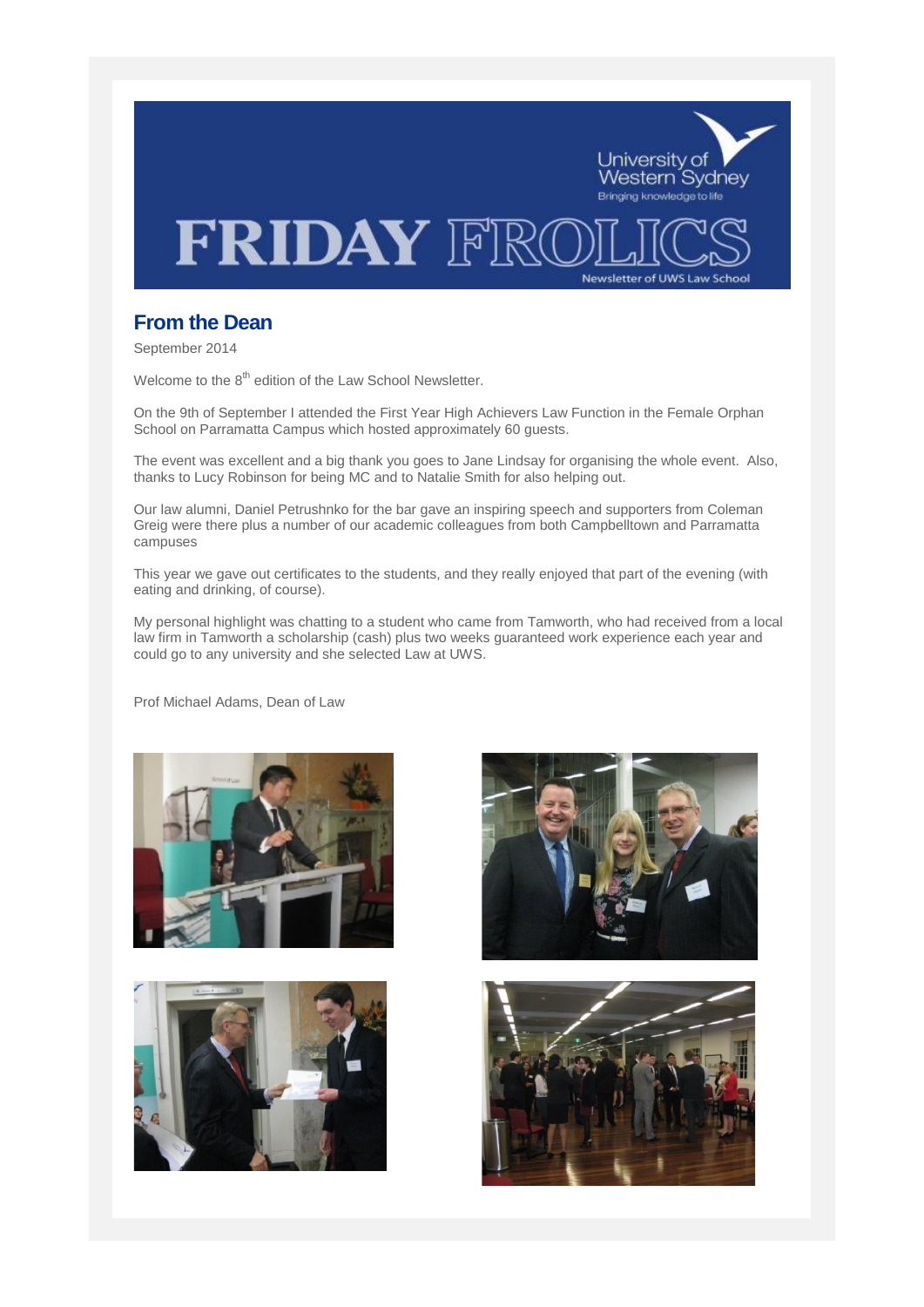# **From the Deputy Dean**

The September graduation ceremony for Law was held on Thursday 25 September. Of note was the awarding of PhD to Dr Biplop Saha (pictured below with the Dean who was his supervisor). Biplop is well know to many as a casual lecturer.

Congratulations to Biplop as well as Xiangbai He (who was unable to attend the ceremony) and all our LLB graduates who received their degrees at this ceremony. I would also like to thank the follow staff their attendance in support of our graduates; Michael Adams, Michael Blissenden, Susan Fitzpatrick, Daud Hassan John Juriansz, John McGrath, David Newlyn, Thilla Rajaretnam and June Wang.

One of the pleasures of attending graduations is not only seeing our students obtain their degrees after years of work but to meet their very proud families and friends. I wish all our graduates a bright and happy future.



# **Good News: Staff**

**Dr Stephen Janes**, Acting Dean has been reappointed to the Law Society of New South Wales Specialist Accreditation Advisory Committee for Wills and Estates. The Committee is responsible for assessing solicitors who wish to become accredited specialists in this area of law. Assessment will take place during 2015. Solicitors seeking accreditation are assessed by way of a mock file, closed book written examination and a simulated interview. Dr Janes has been a member of this Committee since 2008.

**Dr Angus Young** has received an honorary appointment at the GRC Institute as an academic advisor to advise them, especially in the area of their accreditation of their certification of compliance professionals in Australia, New Zealand, Singapore and Hong Kong for a period of 2 years.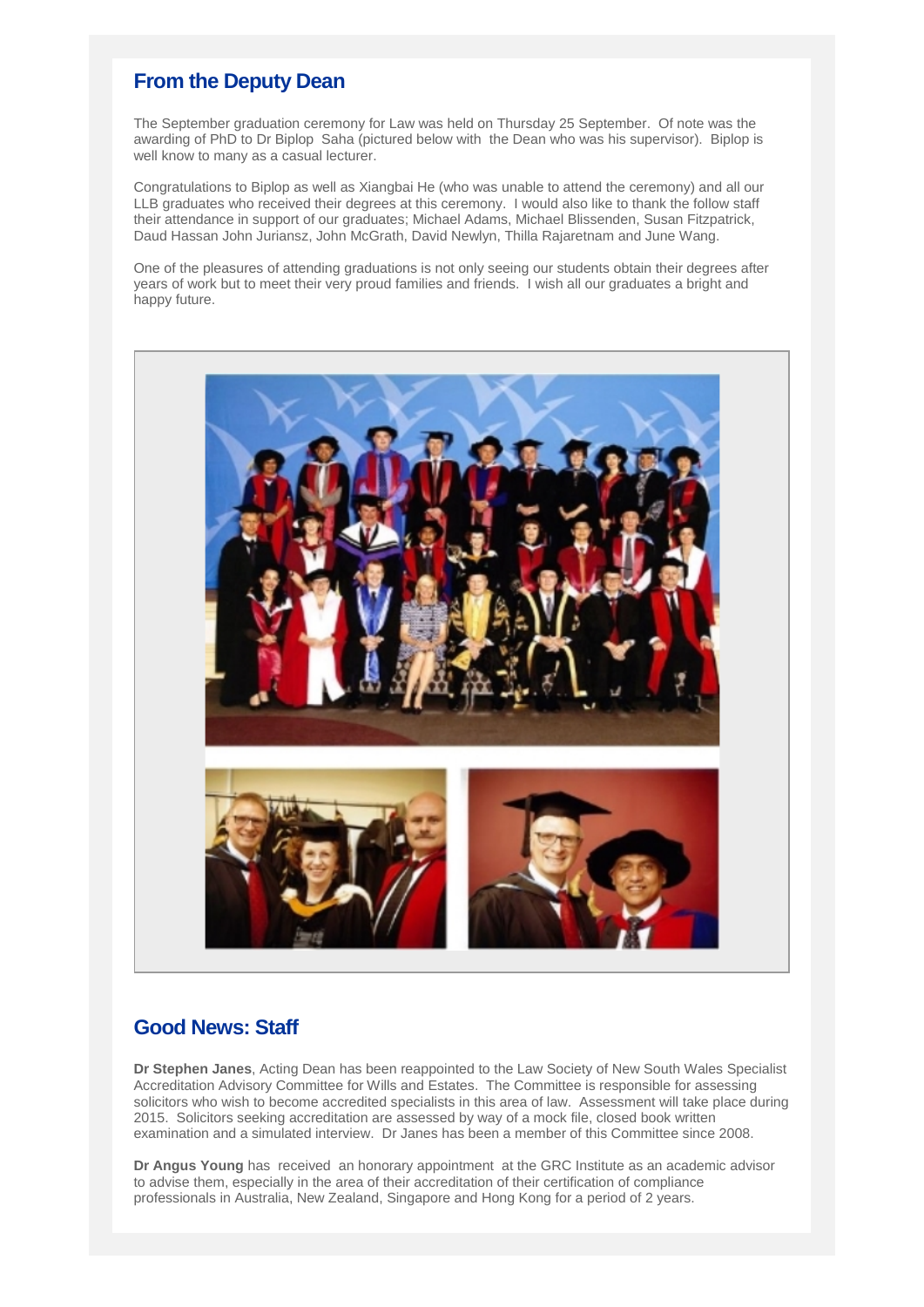Congratulations to **Francine Feld** on her new fractional role as eDAP. This position will help co-ordinate the development in e-learning and especially online learning over the next couple of years within the Law School.

# **Research**

## **Professor Steven Freeland**

Conference presentation (invited) 'It's a Good Idea … Isn't it? Complementarity under the Rome Statute of the International Criminal Court and its impact on Domestic Law, Politics and Perceptions of Sovereignty' at conference 'International Courts and Domestic Politics', sponsored by iCourts Centre of Excellence for International Tribunals, Copenhagen, 11-12 September 2014

Interviewed in *Right Now* (online Human Rights magazine) 19 September 2014 <http://rightnow.org.au/topics/education/friday-chat-interview-with-steven-freeland/>

External referee (by invitation) of article on international criminal law for the *Melbourne Journal of International Law*, September 2014

External referee (by invitation) of article on space law for the *Australian Yearbook of International Law*, September 2014

### **Dr Shelley Bielefeld**

Shelley Bielefeld, 'Neoliberalism and the Return of the Guardian State – Micromanaging Indigenous Peoples in a New Chapter of Colonial Governance', Engaging Indigenous Economy: Debating Diverse Approaches Conference, Centre for Aboriginal Economic Policy Research, the Australian National University, 5 September 2014. (forthcoming book chapter with ANU Press).

Shelley Bielefeld Presented 'Income Management and Indigenous peoples, the Stronger Futures Law and Policy Package, and Further Expansion', School of Law, University of Western Sydney, 12 September 2014.

### **Ms Elen Seymour**

Elen has been invited to attend an international tax conference "Finalising and Implementing the BEPS Agenda" to be held at the University of Sydney School of Law on 17-18 November 2014.

## **Publications**

## **Professor Steven Freeland**

Publication of 'Reimagining the Unimaginable? Reflections on Mark A. Drumbl's Vision of Child Soldiers' (2014) *Journal of Criminal Law and Philosophy -* published online

### **Dr Angus Young**

Raymond Chan, Vincent Kwan and Angus Young, 'Should Hong Kong Follow the Experience of Singapore in Developing Its Business Trust Regime?' (2014) 25, *International Company and Commercial Law Review,* 302-7.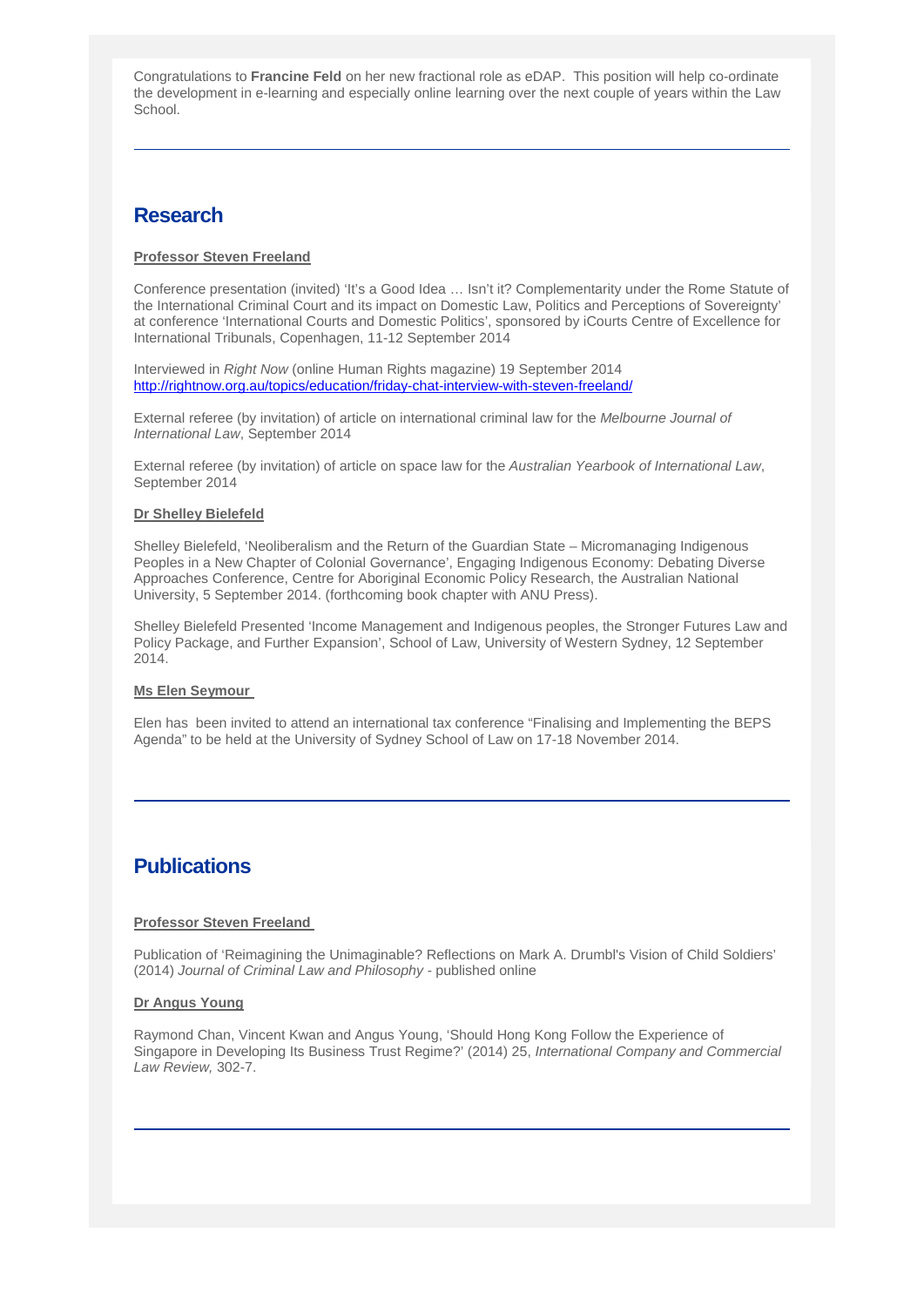# **Community Engagement**

### **Macarthur Legal Centre Celebration**

On Friday 12<sup>th</sup> September, eight law school colleagues, enjoyed a lunch at the Rydges, Campbelltown, to celebrate the 27th birthday of the Macarthur Legal Centre. This was a lovely chance for UWS to show our support for the community legal centre, of which a number of us have been directly involved over the years. The current director, Robert Pelletier, made a great presentation of the history of the legal centre and what haircuts looked like in 1987! UWS had its own table, amongst many local law firms and other supporters of the Macarthur Legal Centre. One of our former law graduates, Robyn Roelandts, made us especially welcome. UWS was represented by Francine Feld, Grace Borsellino, Michael Blissenden, Michael Brogan, Kathryn Adams, Elen Seymour, Stephen Janes and the Dean. The after lunch speaker was Peter FitzSimons AM, who was very funny and interesting, all in one. He did his speech pro bono and made it an extra special event.

It is good to build on our relationships with other community law centres, such as the Macquarie Legal Centre (where we have our joint project, being the Parramatta Community Justice Clinic) and the Toongabbie Legal Centre (which is having a fundraising dinner on 28th November and the Law School has bought a table).

### **Professor Michael Adams and Margaret Hyland**

The Hon Justice Debbie Mortimer of the Federal Court of Australia invited Margaret Hyland and Professor Adams to attend a specialist Administrative Law Conference, hosted by the Federal Court and Law Council.

The conference had just ten academics, approx. 40 judges and 40 senior barristers, who specialise in administrative law. It was held in the Federal Court in Melbourne on 28<sup>th</sup> August 2014. The actual conference ran for two days, but Margaret and Professor Adams (and other academics) were only invited to the first day, which was a shame. The opening speech was by Hon Chief Justice James Allsop and the Hon Dennis Davis of the Western Cape High Court, in South Africa. Justice Davis gave a very interesting comparative paper between jurisdictional error in Australia and legality in South Africa, under our various Constitutions. Then the highlight was a major paper on rationality and reasonableness as grounds for review by Hon Professor William Gummow of the HCA. This was followed by two commentators, Justin Gleeson SC (Solicitor-General for the Commonwealth) and Kristen walker (Victoria Bar and former academic).



#### **UWS Open Day**

UWS Open Day went very well on Sunday 31st August. Each of the student demo-Moots (Thanks LSA for arranging these) were full, with roughly 40-50 people watching. The law students did a good job and the Dean and Deputy Dean were MC on the day. The Dean also gave two repeat lectures on "Why study law?" and roughly 125-150 people attended the sessions.

Thank you to the following staff who attended Open Day from Law:

Stephen Janes, Margaret Hyland, Michael Blissenden, June Wang, Michael Brogan, Daud Hassan, Michael Head, Steven Freeland, Liesel Spencer, Lucy Robinson, Jane Lindsay, Natalie Smith, Grant Butterfield, Nelson Arias and Jim Patterson

#### **Premiers Debating Challenge**

On Friday 5 September, UWS School of Law sponsored for the third year, the Premier's Year 11 Debating Competition.

This took place between Sydney Girls High School and James Ruse Agricultural High School on the topic